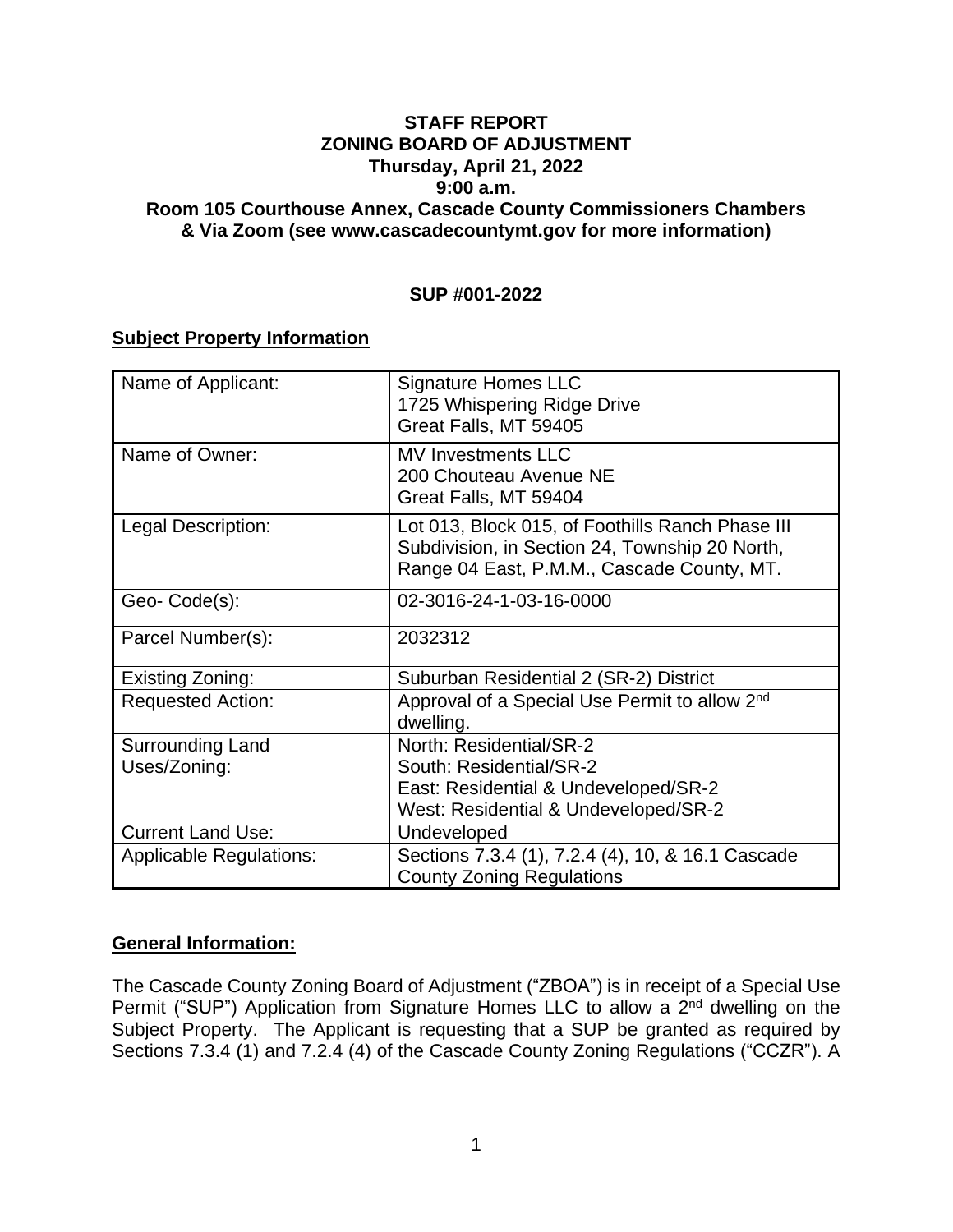SUP is required by Sections  $7.3.4(1)^1$  of the CCZR. The standards set forth in Section 10 of the CCZR are applicable to Special Use Permits. Notably, this property is not known to be in violation of the CCZR or any other County ordinances, and county taxes are current.

Legal Notice of the Application and this public hearing was published in the Great Falls Tribune on April 10, 2022, and, April 17, 2022, mailed to adjacent property owners, via certified mail, on April 7, 2022, and mailed to interested agencies on April 7, 2022.

# **Findings with Respect to the Analysis Criteria**

The Planning Department provides that the following analysis, findings and conclusion for each of the required criteria provided under the controlling sections of the Zoning Regulations.

- 1. Conditions may be required that the ZBOA determines if implemented, will mitigate potential conflicts in order to reach these conclusions.
- 2. The proposed development will not materially endanger the public health or safety.

Considerations:

a. Traffic conditions in the vicinity, including the effect of additional traffic on streets and street intersections, sight lines at street intersection, and approaches:

*Applicant: Proposed development will not [endanger] public health or safety. Additional traffic will be at a very minimum. An additional one or two vehicles a day traveling along adjacent road.*

**Staff: Each townhome unit is a single-family dwelling. An immense impact on traffic conditions as a result of the addition of the proposed two-unit townhomes is not anticipated. The Montana Department of Transportation and Cascade County Road and Bridge did not have any comments for the SUP Application.**

b. Provision of services and utilities including sewer, water, electrical, telecommunications, garbage collections, and fire protection.

<sup>1</sup> CCZR § 7.3.4 "Uses Permitted Upon Issuance of a Special Use Permit: (1) Use permitted upon issuance of a special permit as set forth under RR-5 District regulations, SR-1 and SR-2 Districts. Pursuant to CCZR § 7.2.4(5), an SUP is required for a structure meeting the definition of accessory building/structure but without a principal use – residential use only; no commercial use allowed, (not accessory, stand-alone structure), upon the issuance of a SUP.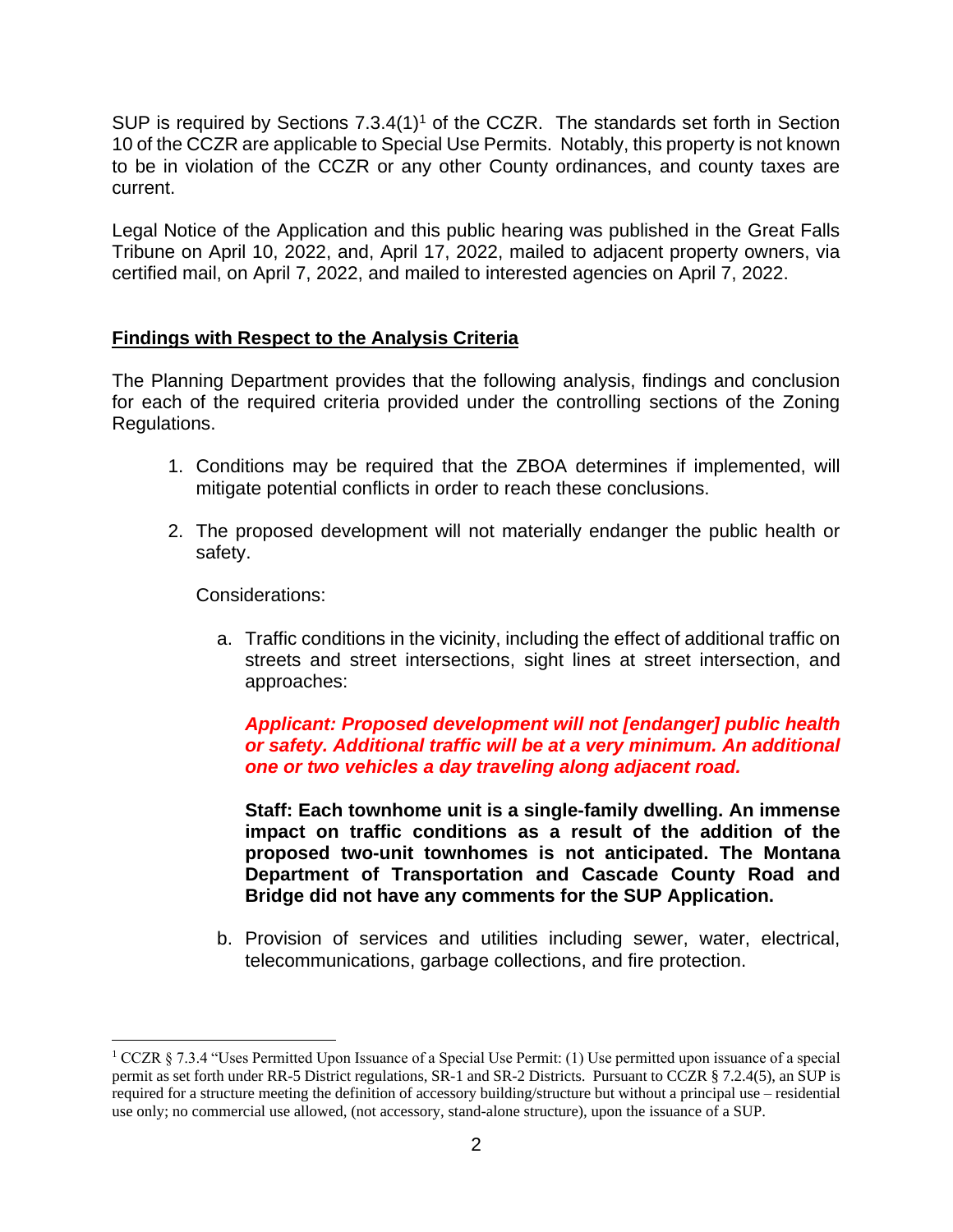### *Applicant: Proposed development will not affect services and all utilities are either on the property already, or will be installed, (well & septic).*

**Staff: Minimal effect on the utilities at, or around the proposed parcels are anticipated. Condition #3 is proposed to require all necessary permits and/or approvals for wastewater from the City-County Health Department. Condition #2 is proposed to ensure that in the event of an emergency the second dwelling is addressed separately to assist with locating the subject property to prevent avoidable delay and decrease emergency response time.**

c. Soil erosion, sedimentation, and stormwater run-off.

#### *Applicant: Proposed development will not [affect] the public health. We will not be changing grades to effect run-off or moving enough dirt to effect erosion.*

**Staff: The Planning Department does not anticipate a significant amount of erosion and sedimentation based on the small size of the project and the larger size of the lot (2.20 acres). The Municipal Separate Storm Sewer System Coordinator for the County had no issues with this Application.** 

d. Protection of public, community, or private water supplies, including possible adverse effects on surface waters or groundwater.

*Applicant: Proposed development will have its own independent water supply approved by the DEQ and therefore will have no impact on surrounding private or public water supplies.* 

**Staff: The Planning Department is recommending a condition of approval that will require the Applicant to obtain appropriate permits through the City-County Health Department. (See Condition #3)**

3. The proposed development is a public necessity, or will not substantially impact the value of adjoining property.

Considerations:

a. The relationship of the proposed use and the character of the development to surrounding uses and development, including possible conflicts between them and how these conflicts will be resolved.

*Applicant: Each townhome unit is a single family dwelling unit in character with all surrounding homes.*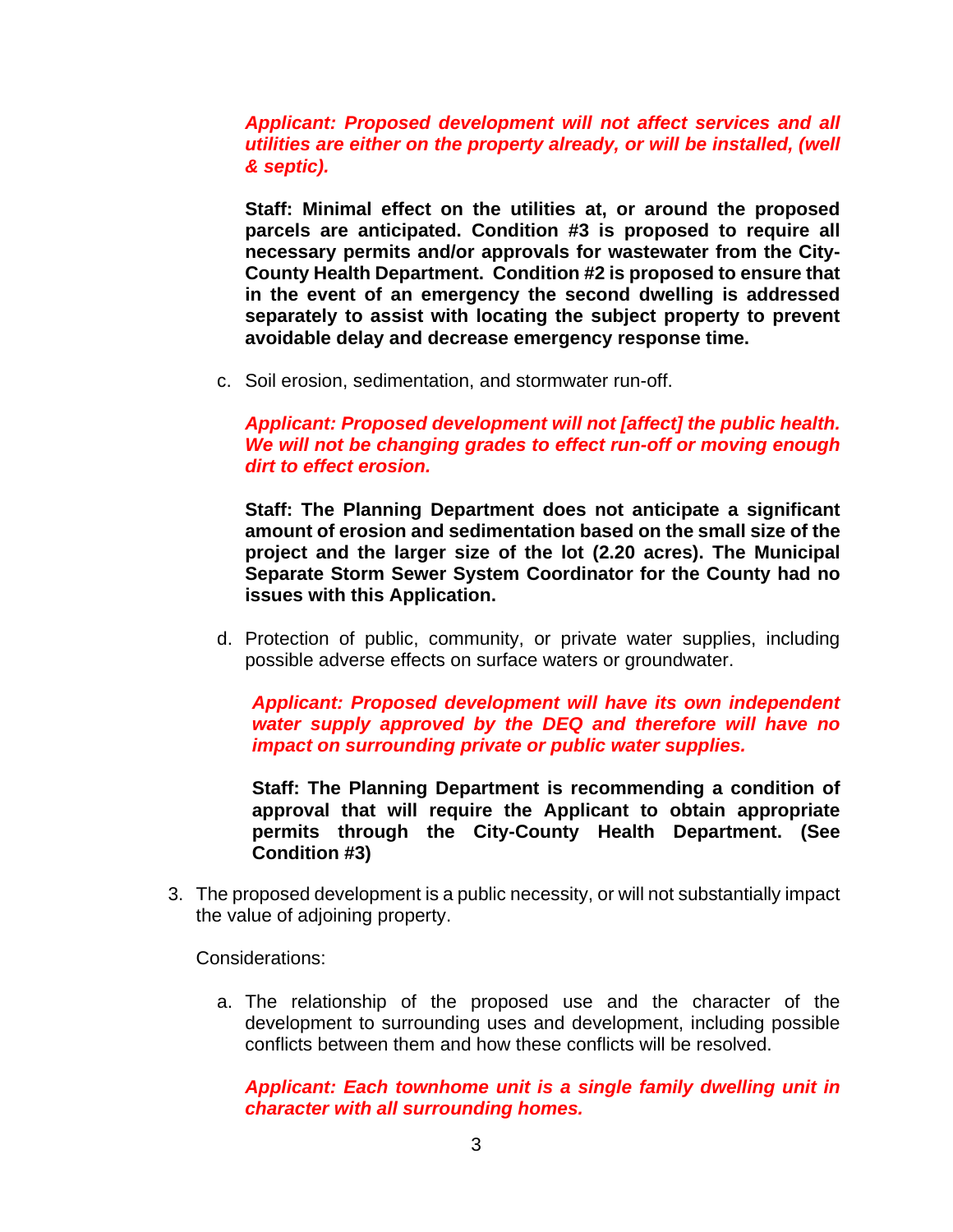**Staff: The Planning Department does not anticipate that the two-unit structure will negatively impact the surrounding properties due to the surrounding residential uses that include other approved twounit townhomes.**

b. Whether the proposed development is so necessary to the public health, safety, and general welfare of the community or county as to justify it regardless of its impact on the value of adjoining property.

*Applicant: Proposed Development poses no risk to the public health & safety and general welfare.*

**Staff: The Planning Department does not anticipate that the two-unit structure will affect surrounding uses considering that the surrounding residential uses are the same or similar to the proposed use.**

4. The proposed development will be in harmony with the area in which it is located.

Considerations:

a. The relationship of the proposed use and the character of development to surrounding uses and development, including possible conflicts between them and how these conflicts will be resolved.

*Applicant: Each townhome will be in the \$300,000 to \$350,000 value range. The designs & colors will be [professionally] designed to fit in with the surrounding developments. Proposed development should have a positive impact on surrounding properties*

**Staff: The two-unit residential structure will be in harmony with zoning of the surrounding residential uses.**

5. The proposed development will be consistent with the Cascade County Growth Policy.

Considerations:

a. Consistency with the growth policy objectives for the various planning areas, its definitions of the various land use classifications and activity centers, and its location standards.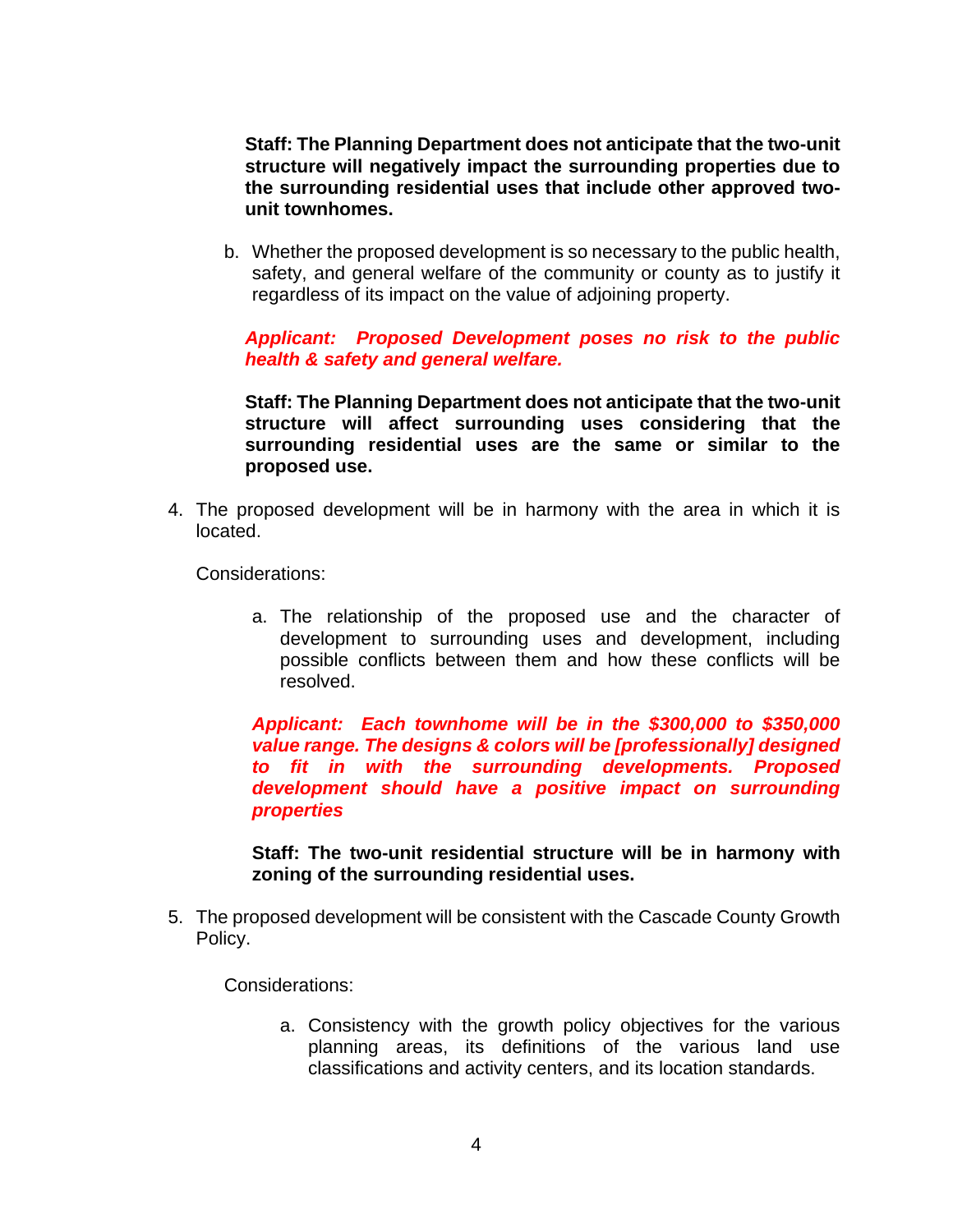*Goal 1: Sustain and strengthen the economic well-being of Cascade County's citizens.*

*A. Stimulate the retention of existing businesses and expansion of existing businesses, new businesses, value-added businesses, wholesale and retail businesses, and industries including agriculture, mining, manufacturing/processing and forest products.*

*Applicant: There is a need for new construction townhomes in the city and county. This type of development helps retain or even grow population which in turn is good for all surrounding businesses.* 

**Staff: The placement of the two-unit residential structure will help sustain and strengthen the real estate economy and meet housing demands that will help encourage home ownership within Cascade County.**

*B. Stabilize and diversify the county's tax base by encouraging the sustainable use of its natural resources.*

*Applicant: There is a need for new construction townhomes in the city and county. This type of development helps retain or even grow population which in turn is good for all Tax bases.*

**Staff: The placement of the two-unit townhome will assist to increase the county's tax base.** 

*C. Identify and pursue primary business development that complements existing business, which is compatible with communities, and utilizes available assets. Identify and pursue targeted business development opportunities to include, but not limited to, manufacturing/heavy industry, telecommunications, and youth/social services.*

*Applicant: Proposed development is not a business development.*

**Staff: The placement of the two-unit residential structure is residential and not commercial; they will not negatively impact business.** 

*D. Promote the development of cultural resources and tourism to broaden Cascade County's economic base.*

*Applicant: Proposed development will have no impact on cultural resources. The construction and resulting Tax base will help with [county's] economic base.*

**Staff: The placement of the two-unit townhome will not negatively impact tourism or cultural resources.**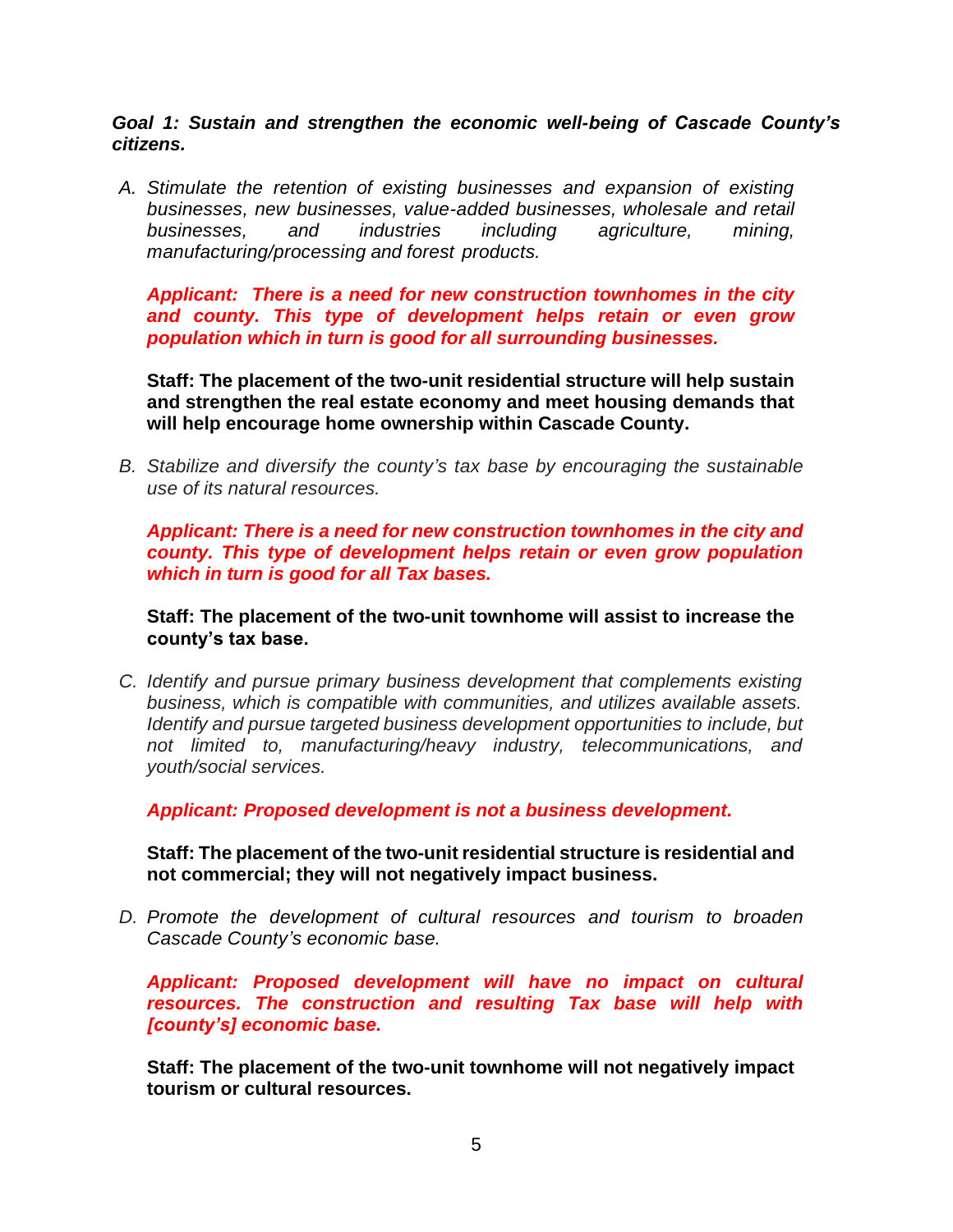*E. Foster and stimulate well-planned entrepreneurship among the county's citizenry.*

*Applicant: Proposed development will help create more jobs for local contractors and subcontractors.* 

#### **Staff: The placement of the two-unit townhome will not negatively impact well-planned entrepreneurship among the county's citizenry.**

*F. Promote a strong local business environment. Encourage and strengthen business support mechanisms such as chambers of commerce, development organizations and business roundtable organizations.*

*Applicant: There is a need for new construction townhomes in the city and county. This type of development helps retain or even grow population which in turn is good for all surrounding businesses.* 

**Staff: The placement of the two-unit townhome is residential and will not negatively impact business support mechanisms.**

*G. Improve local trade capture for Cascade County businesses. Promote local shopping as well as well-planned businesses and new businesses.*

*Applicant: There is a need for new construction townhomes in the city and county. This type of development helps retain or even grow population which in turn is good for all surrounding businesses.* 

**Staff: The placement of the two-unit townhome will not negatively impact business and could promote local shopping and new businesses growth.**

*H. Network with and support other economic development efforts in the region and statewide, in recognition of Cascade County's interdependence with other communities and to leverage available local resources.*

*Applicant: Proposed development will help to support economic development for Cascade County.*

**Staff: The placement of the two-unit townhome will not negatively impact economic development efforts.** 

*I. Encourage the growth of the agricultural economy.*

*Applicant: Proposed development will not have an impact on the local agriculture [economy].*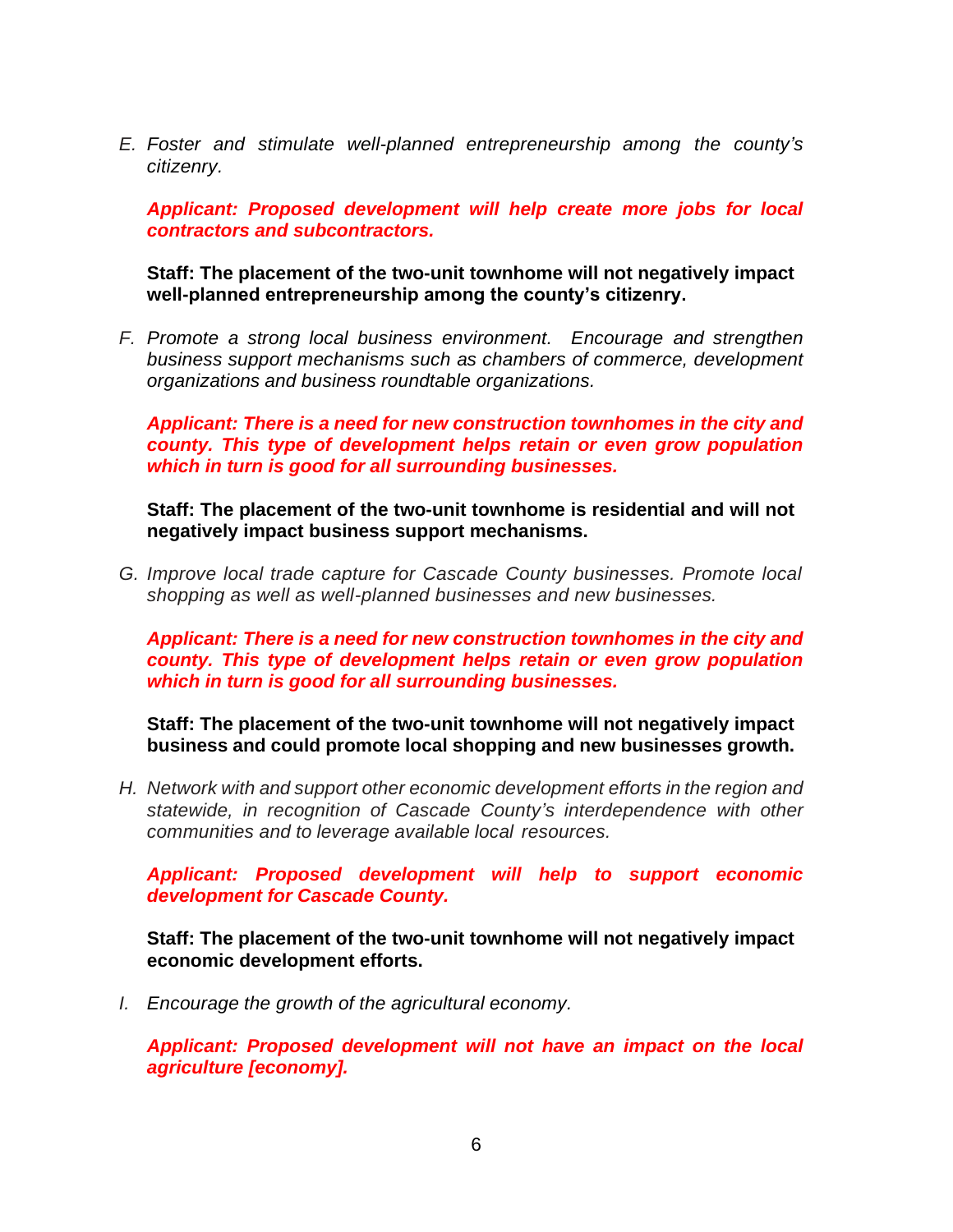# **Staff: The placement of the two-unit townhome will not negatively impact the agricultural economy.**

*J. Stimulate the growth of the economy by encouraging the use of alternate methods of energy production, including wind energy.*

*Applicant: Proposed development will be using energy methods supplied to the existing land.*

**Staff: The Application that was submitted did not indicate using wind energy or other alternate methods of energy production.** 

*Goal 2: Protect and maintain Cascade County's rural character and the community's historic relationship with the natural resource development.*

# *Objectives:*

*A. Foster the continuance of agriculture and forestry in recognition of their economic contribution and the intrinsic natural beauty of grazing areas, farmlands and forests.*

*Applicant: Proposed development will be landscaped in a tasteful fashion in accordance with surrounding housing.*

**Staff: According to the USDA Web Soil Survey<sup>2</sup> , the subject lot is considered farmland of statewide importance. The land went through subdivision review for residential use of the subject lots. With the small size of the lot (2.20 acres) staff does not believe the placement of the townhome will have a negative impact on grazing, farmlands, or forests.** 

*B. Preserve Cascade County's scenic beauty and conserve its forests, rangelands and streams, with their abundant wildlife and good fisheries.*

*Applicant: Proposed development will be landscaped in a tasteful fashion in accordance with surrounding housing.*

# **Staff: The placement of the two-unit townhome will not negatively impact Cascade County's scenic beauty.**

*C. Preserve Cascade County's open space setting by encouraging new development to locate near existing towns and rural settlements and by discouraging poorly designed, land subdivisions and commercial development.*

*Applicant: The design of Proposed development has been well thought out. There is a huge demand for new Townhomes in the city and county.*

<sup>2</sup> https://websoilsurvey.sc.egov.usda.gov/App/WebSoilSurvey.aspx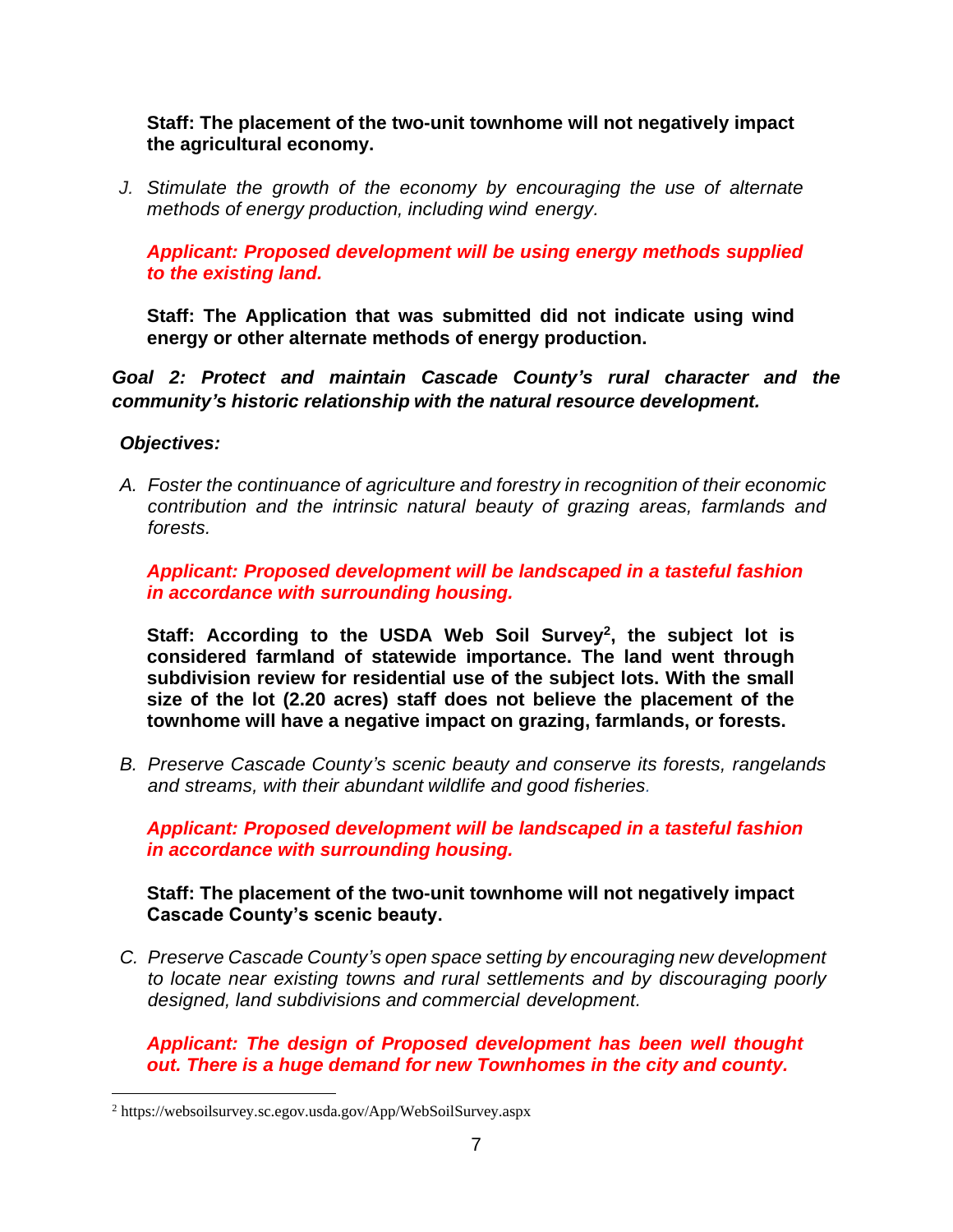**Staff: The Foothills Ranch Phase III Subdivision is located about 3 miles Southeast of the City of Great Falls. The subdivision was approved and filed in 2007.**

*D. Assure clean air, clean water, a healthful environment and good community appearance.*

*Applicant: Proposed development will not have [an] impact on the air or water. It will [provide] [excellent] community appearance.* 

**Staff: The subject property will need to obtain approval from the City-County Health Department for water/wastewater of the townhome (see Condition 3). The placement of the two-unit townhome will align with surrounding residential development.**

*E. Support the development of natural resources including but not limited to timber, mining, oil and gas production, and renewable energy production.*

*Applicant: Proposed development will not have an impact on natural resource development.* 

**Staff: The placement the two-unit townhome will not have a negative impact on natural resource development.** 

*F. Continue to work with federal and state agencies to redevelop properties within Cascade County which are currently undergoing Superfund and Brownfields process.*

*Applicant: Proposed development will not have an impact on any superfund or Brownfields properties*

**Staff: The subject property is not located within a Superfund or Brownfields site<sup>3</sup> .** 

#### *Goal 3: Maintain Agricultural economy*

*A. Protect the most productive soil types.*

*Applicant: Most protective soils will be saved and used for top soil.* 

<sup>&</sup>lt;sup>3</sup> EPA Cleanups In My Community Map:

[https://ordspub.epa.gov/ords/cimc/f?p=cimc:map::::71:P71\\_WELSEARCH:NULL|Cleanup||||false|false|true|false|fal](https://ordspub.epa.gov/ords/cimc/f?p=cimc:map::::71:P71_WELSEARCH:NULL|Cleanup||||false|false|true|false|false|false|||sites|Y) [se|false|||sites|Y](https://ordspub.epa.gov/ords/cimc/f?p=cimc:map::::71:P71_WELSEARCH:NULL|Cleanup||||false|false|true|false|false|false|||sites|Y)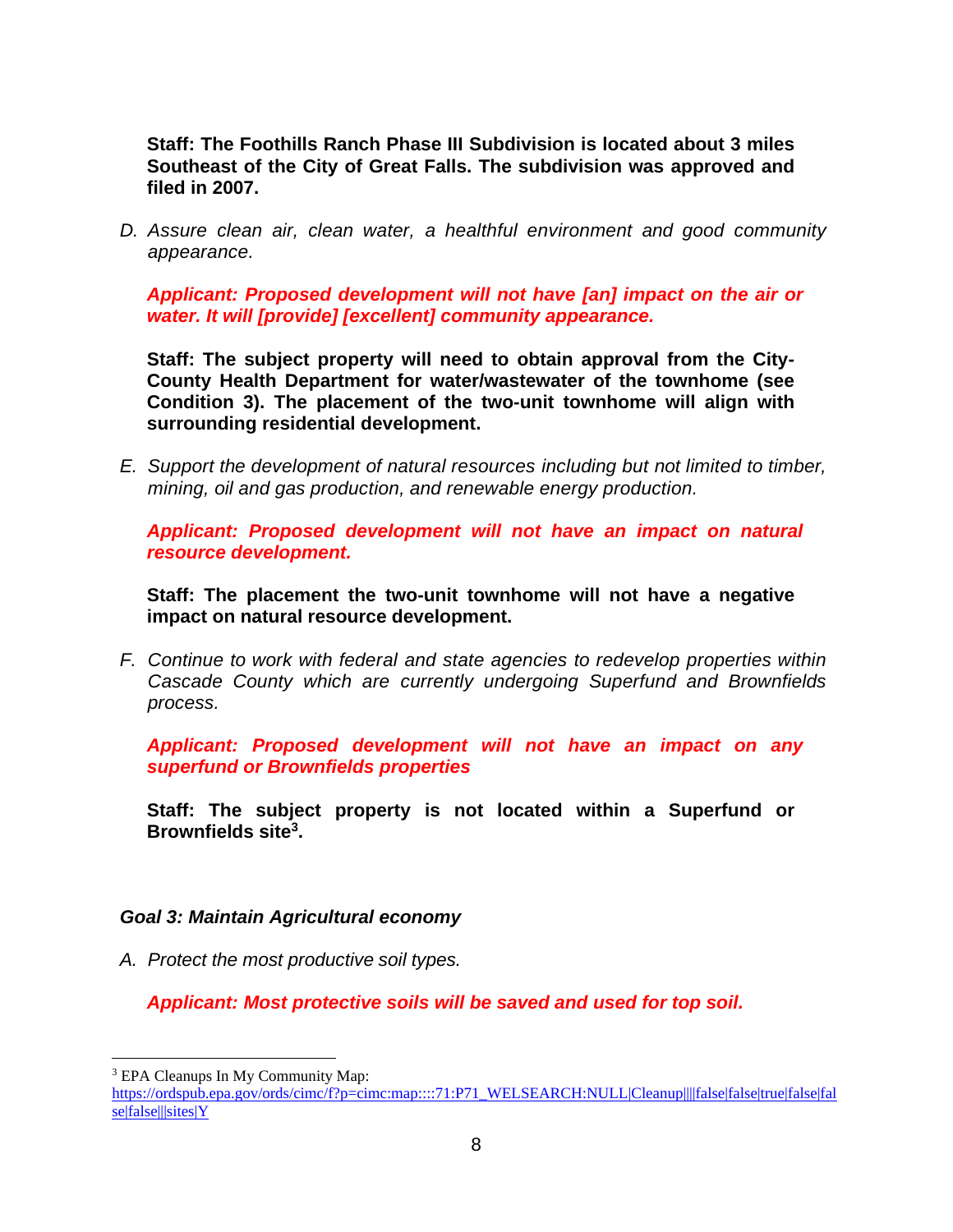**Staff: According to the USDA Web Soil Survey, the subject lot is considered farmland of statewide importance. The land went through subdivision review for residential use of the subject property. With the small size of the lot and the subdivision approval of Foothills Ranch Phase III, staff does not believe the placement of the townhome will have a negative impact on most productive soil types.** 

*B. Continue to protect soils against erosion.*

*Applicant: All disturbed soils will be controlled and replanted with natural grass as soon as possible.*

**Staff: The Applicant has mentioned landscaping the lot; replacement of natural grasses and landscaping will help to protect against soil erosion. If more than one acre is disturbed during construction, a General Permit for Storm Water Discharges Associated with Construction Activity will be required by the Montana Department of Environmental Quality (see Condition #1).**

*C. Protect the floodplain from non-agricultural development.*

*Applicant: Proposed development is not in the Floodplain* 

**Staff: The location of the subject property is not in a regulated floodplain area.**

*D. Support the development of value-added agricultural industry in Cascade County utilizing the products from the regional area.*

*Applicant: Proposed development will not have an impact on the Agricultural Industry.*

**Staff: The placement of the two-unit townhome will not negatively affect the agriculture industry.** 

*Goal 4: Retain the presence of the US Military in Cascade County.* 

#### *Objectives:*

*A. Encourage the federal congressional delegation to actively support maintaining the current mission status at a minimum.*

*Applicant: Proposed development will increase housing, which supports US military presence.*

*B. Promote the location of additional military missions in Cascade County.*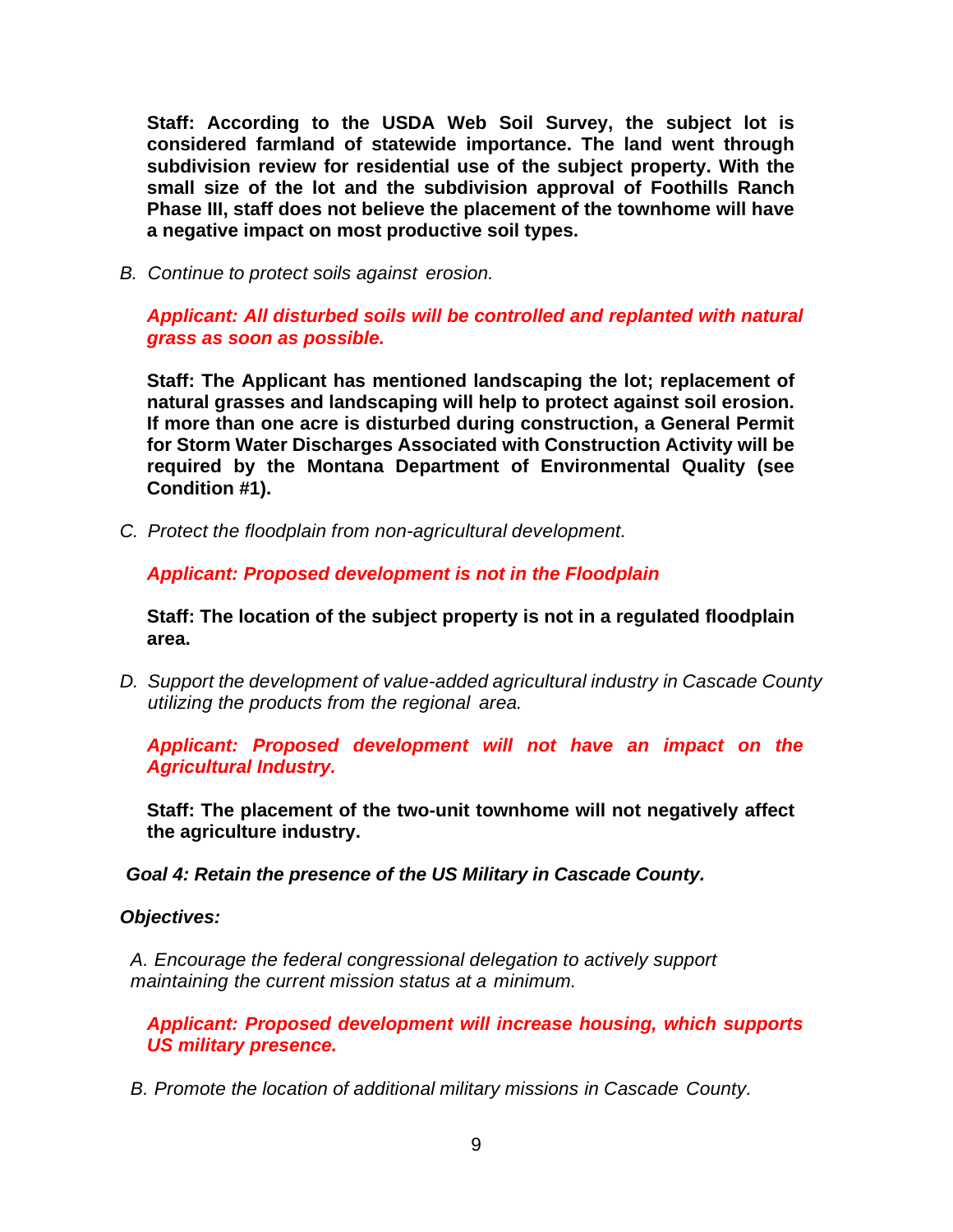# *Applicant: Proposed development will increase housing, which supports US military presence.*

*C. Encourage the reactivation of the runway at Malmstrom Air Force Base for fixed wing operations.*

*Applicant: Proposed development will not have an impact on Malmstrom's runway.*

*D. Refer to the Joint Land Use Study for resolving conflicts and promoting mission compatible development.*

*Applicant: Proposed development will not have conflicts with any mission compatible development.* 

**Staff: The placement of the two-unit townhome will not negatively affect military presence. However, the placement of the two-unit townhome is in MOD-D of the Military Overlay District which restricts the two-unit townhome built on the respective property from exceeding 150 feet in height to prevent interference with the runway (see Condition #4). The Subject Property is not within 2,400 feet of a Missile Alert Facility (MAF) or a Launch Facility (LF).** 

*Goal 5: Preserve and enhance the rural, friendly and independent lifestyle currently enjoyed by Cascade County's citizens.*

# *Objectives:*

*A. Maintain Cascade County's citizens independent lifestyle and minimize local governmental intervention, to the extent possible, consistent with the requirements of a continually evolving economy and constantly changing population.*

*Applicant: Proposed development will increase housing, which supports the [county's] changing population* 

**Staff: The two-unit townhome will likely have little to no impact on Cascade County's citizens' rural lifestyle.**

B. *Preserve and promote Cascade County's rich cultural heritage, rooted in natural resource development and reflected in its numerous cultural/historic sites and archaeological areas*.

*Applicant: Proposed development will not have any negative [effects] on the county's heritage or resources.*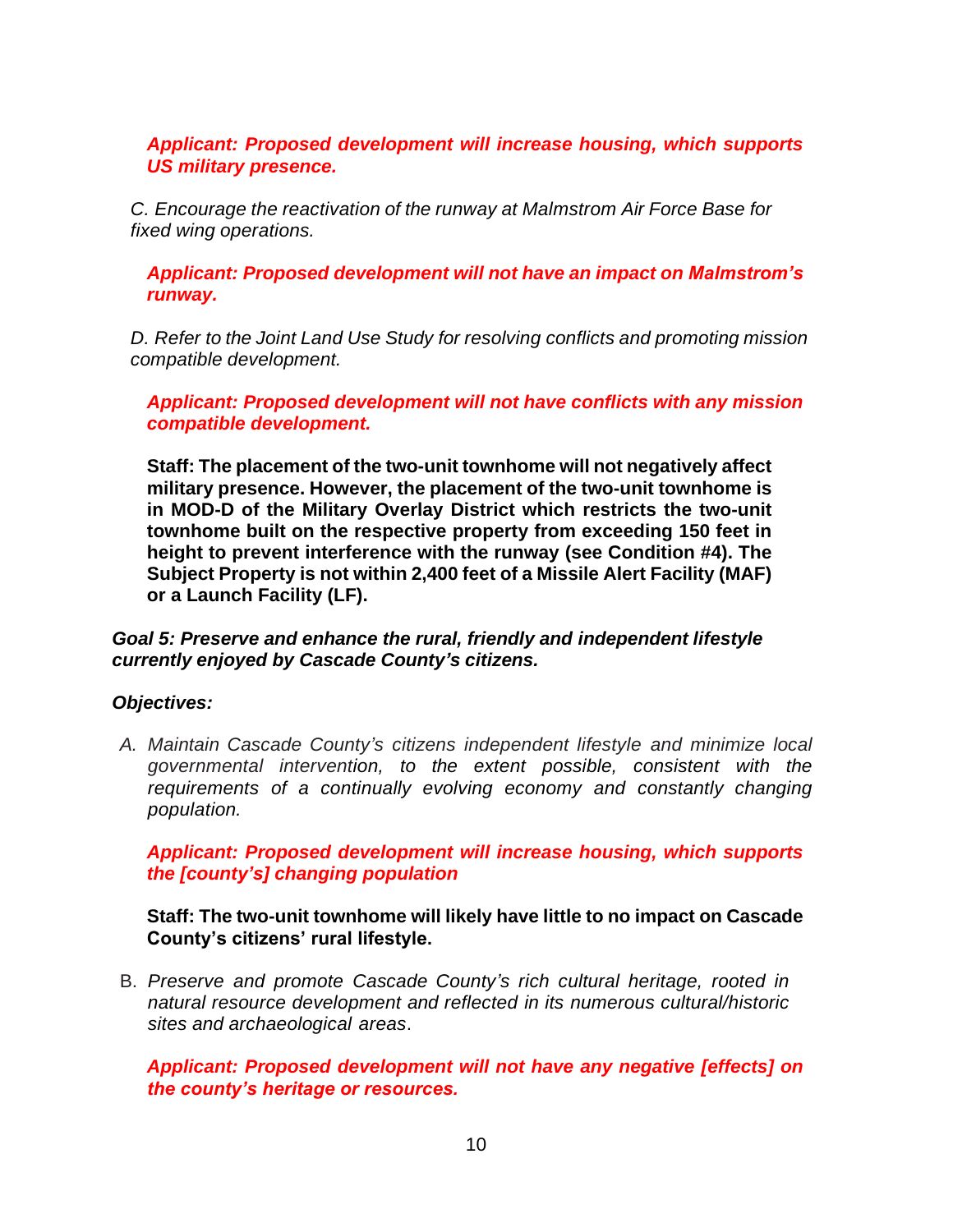**Staff: The subject property is not known to be cultural/historic sites or archaeological area. If they were, this would have come up during subdivision review in 2007.** 

*C. Promote fire prevention measures throughout the county, giving special emphasis to the extreme fire hazards present at the wild land/urban interface.*

*Applicant: proposed development will be landscaped and irrigated, mitigating extreme fire hazards.* 

**Staff: The two-unit townhome will be serviced by the Sand Coulee Fire Department. The Foothills Ranch Phase III Subdivision has a fire suppression system.**

*D. Encourage the continued development of educational programs and facilities, recreational opportunities and spaces and health services for all county residents.*

*Applicant: Proposed development will create tax base, which in turn supports local educational programs.* 

**Staff: The placement of the two-unit townhome will not negatively affect continued development of educational programs and facilities, recreational opportunities and spaces and health services for all county residents.**

> **b.** Consistency with the municipal and joint land use plans incorporated by the Growth Policy.

*Applicant: Proposed development is consistent [with] the current Growth Policy.*

**Staff: The Application is not anticipated to have a negative impact on the municipal or joint land use plans.**

#### **Section 10.7 Operations**

Operations in connection with the SUP shall not be more objectionable to nearby properties by reason of noise, fumes, vibrations, or flashing lights, than would be the operation of any permitted use.

**Staff: From the Application information submitted, the proposed two-unit townhome will not result in a use more objectionable to nearby properties because of noise, fumes, vibrations, or flashing lights, this proposed project will be a residential use.**